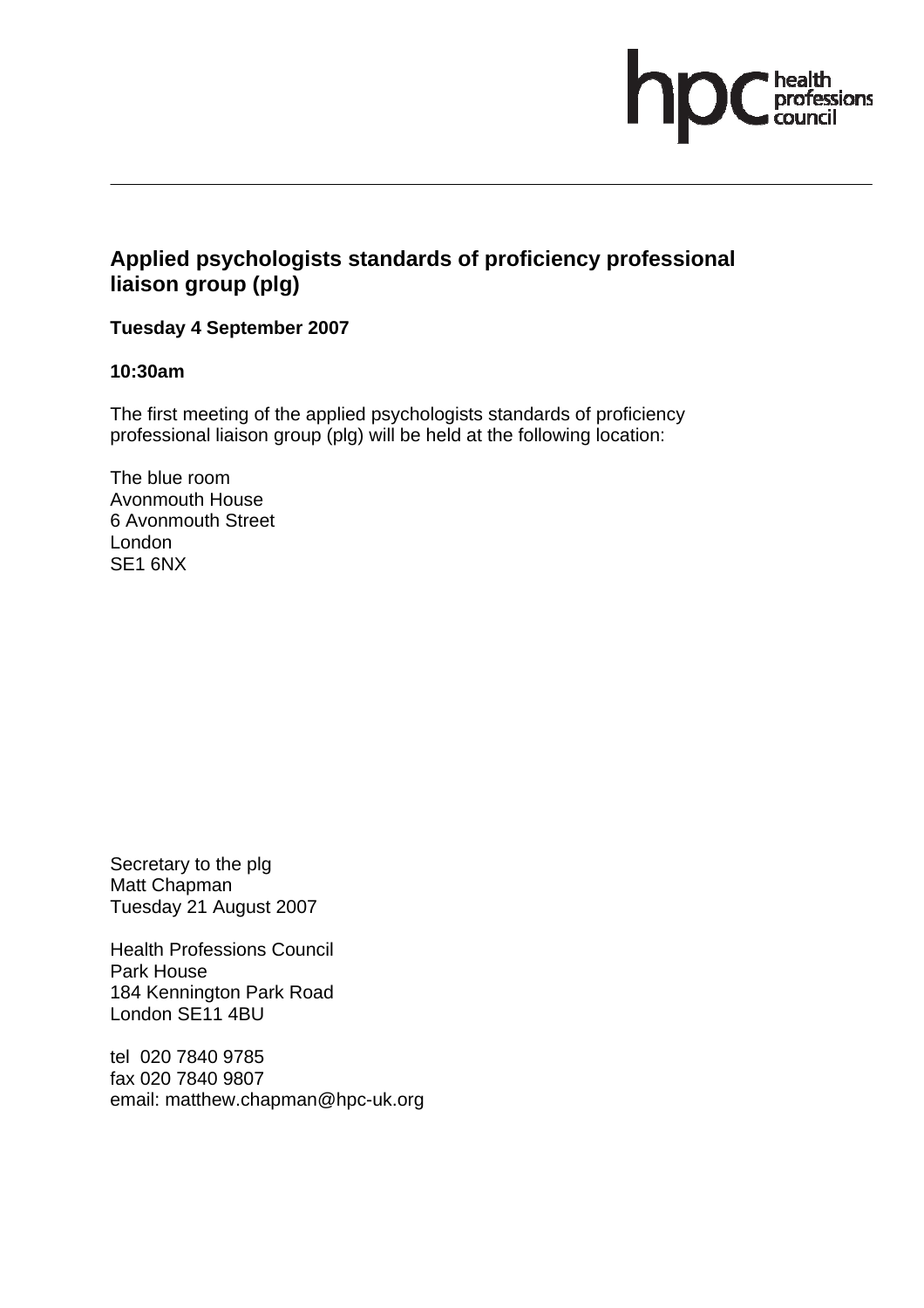# **Agenda – Open to Members of the Public**

| 1.                           | Chairman's welcome and introduction                                                                                                                           | Verbal                       |  |  |  |  |  |
|------------------------------|---------------------------------------------------------------------------------------------------------------------------------------------------------------|------------------------------|--|--|--|--|--|
| 2.                           | Apologies for absence                                                                                                                                         | Verbal                       |  |  |  |  |  |
| 3.                           | Approval of agenda                                                                                                                                            | Verbal                       |  |  |  |  |  |
| <b>Items for discussion</b>  |                                                                                                                                                               |                              |  |  |  |  |  |
| 4.                           | <b>Background and context</b><br>from the Policy Manager - Michael Guthrie                                                                                    | enclosure1<br>paper plg1/07  |  |  |  |  |  |
| 5.                           | Applied Psychologists - International English<br><b>Language Testing System (IELTS) requirements</b><br>from the Policy Manager - Michael Guthrie             | enclosure 2<br>paper plg2/07 |  |  |  |  |  |
| 6.                           | <b>Quality Assurance Agency subject benchmark</b><br><b>statements</b><br>from the Policy Manager - Michael Guthrie                                           | enclosure 3<br>paper plg3/07 |  |  |  |  |  |
| 7 <sub>1</sub>               | Applied psychologists standards of proficiency:<br>first draft<br>from the Policy Manager - Michael Guthrie                                                   | enclosure 4<br>paper plg4/07 |  |  |  |  |  |
| <b>Items for information</b> |                                                                                                                                                               |                              |  |  |  |  |  |
| 8.                           | Workplan<br>from the Policy Manager - Michael Guthrie                                                                                                         | enclosure 5<br>paper plg5/07 |  |  |  |  |  |
| 9.                           | Generic standards of proficiency with standards for arts<br>therapists and Clinical scientists, for illustration<br>from the Policy Manager - Michael Guthrie | enclosure 6<br>paper plg6/07 |  |  |  |  |  |

## **Items to note**

None.

| Date       | Ver. | Dept/Cmte  | Doc Type   | <b>Title</b>                   | <b>Status</b> | Int. Aud. |
|------------|------|------------|------------|--------------------------------|---------------|-----------|
| 2007-07-23 | a    | <b>SEC</b> | <b>AGD</b> | Applied Psychologists SOPs PLG | Final         | Public    |
|            |      |            |            | Agenda                         | DD: None      | RD: None  |